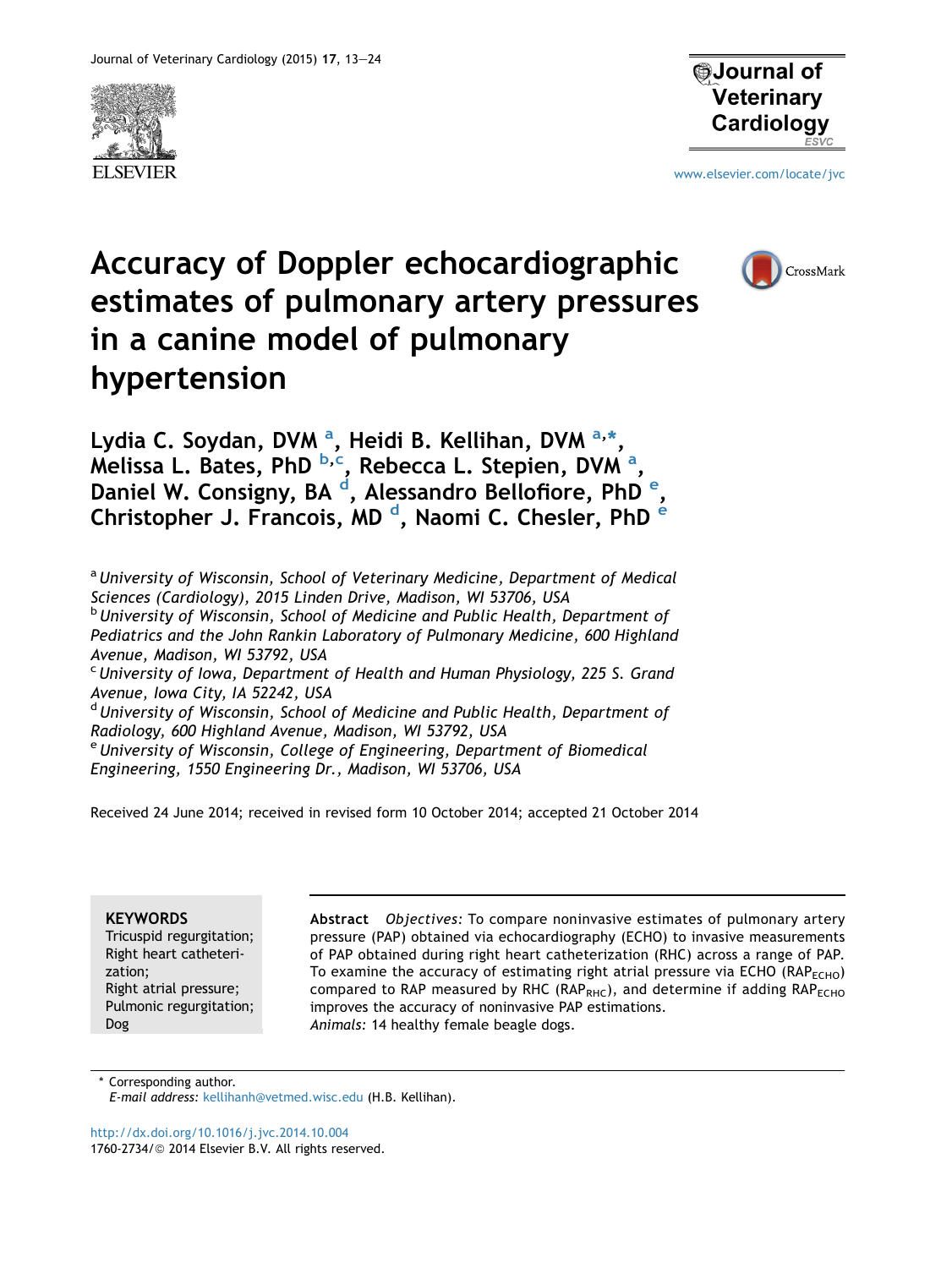Methods: Comparison of ECHO and RHC measures of PAP, both at normal PAP and increased PAP generated by microbead embolization.

Results: Noninvasive estimates of PAP were moderately but significantly correlated (r of 0.68–0.78;  $p < 0.0006$ ) with invasive measurements of PAP. Wide variance was noted for all estimations, with increased variance at higher PAP. The addition of RA- $P_{\text{FCHO}}$  improved correlation and bias in all cases. RAP<sub>RHC</sub> was significantly correlated with RAP<sub>ECHO</sub> ( $r = 0.38$ ;  $p = 0.04$ ) as estimated by the ellipse area method. Median RAP<sub>RHC</sub> was significantly different between 3 subjective assessments of right atrial size ( $p = 0.037$ ).

Conclusions: Spectral Doppler assessments of tricuspid and pulmonic regurgitation are imperfect methods for predicting PAP as measured by catheterization despite an overall moderate correlation between invasive and noninvasive values. Noninvasive measurements may be better utilized as part of a comprehensive assessment of PAP in canine patients.  $RAP_{RHC}$  appears best estimated based on subjective assessment of RA size. Including estimated  $RAP<sub>ECHO</sub>$  in estimates of PAP improves the correlation and relatedness between noninvasive and invasive measures of PAP, but notable variability in accuracy of estimations persists.

<sup>©</sup> 2014 Elsevier B.V. All rights reserved.

#### Abbreviations

#### Introduction

In veterinary patients, pulmonary hypertension (PH) may be caused by heartworm disease, leftsided heart disease resulting in elevated pulmonary venous pressure, chronic pulmonary diseases, congenital cardiac diseases causing pulmonary overcirculation, thromboembolism, or it may be idiopathic. $1-9$  $1-9$  $1-9$ 

The gold standard test for diagnosis of PH is right heart catheterization (RHC) and direct measurement of pulmonary arterial pressure (PAP). In veterinary patients, procedural costs, associated risks and lack of availability often preclude performing RHC. While echocardiography (ECHO) serves as a preliminary screening tool in human patients, it is often the only diagnostic modality employed in veterinary medicine when confirming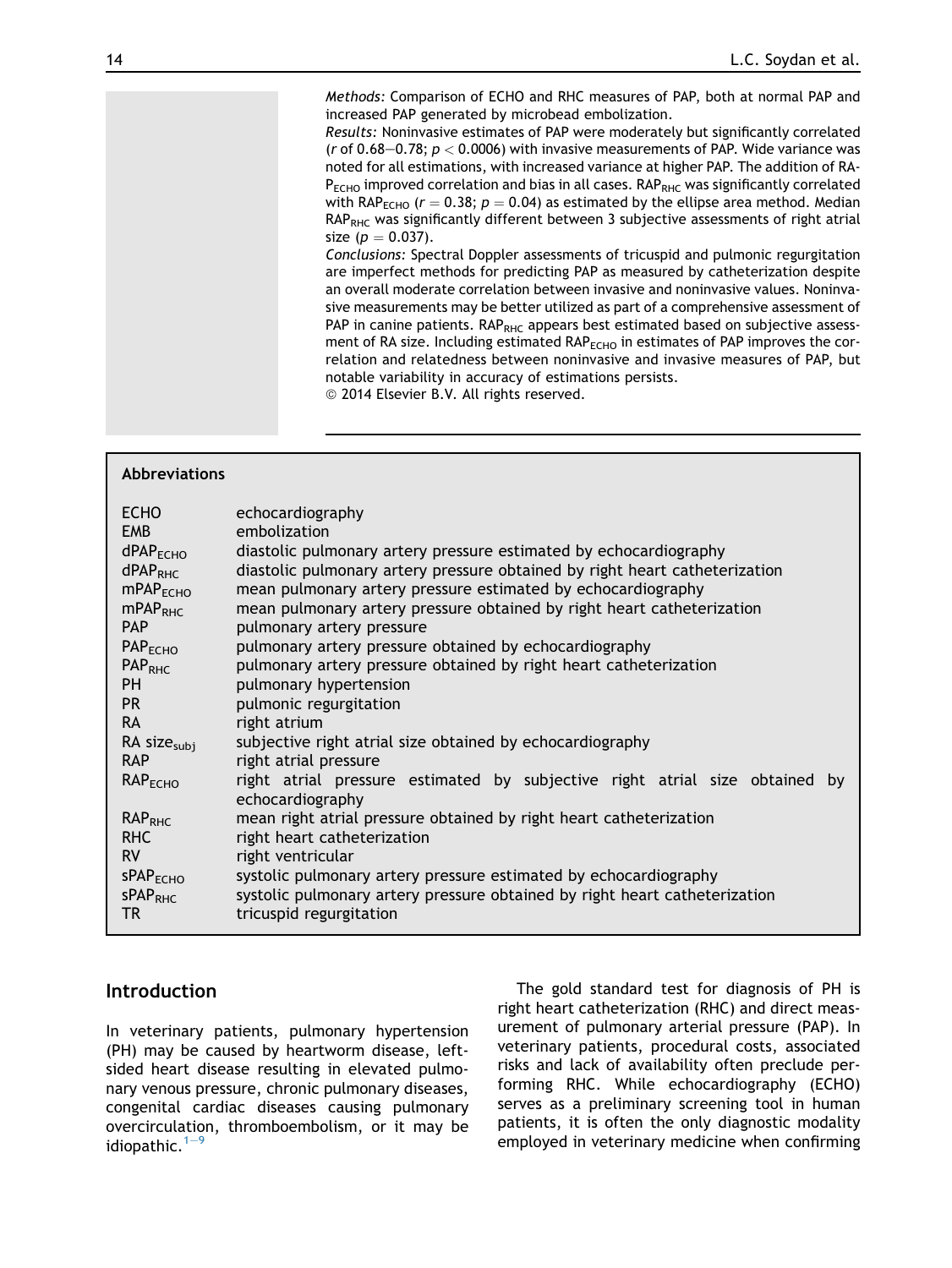or excluding PH. Chronic moderate to severe PH, regardless of the underlying cause, results in characteristic echocardiographic changes to the right heart, including right ventricular (RV) concentric hypertrophy, RV dilation, changes in tricuspid and pulmonic blood flow and, potentially, RV systolic dysfunction and failure.<sup>[1,4,7,8,10](#page-10-0)–[16](#page-10-0)</sup> Anatomic and functional changes may occur as a result of the interaction of PH and other hemodynamic influences and cannot be used alone to reliably estimate PH severity. Accordingly, an accurate noninvasive method of estimating actual PAP is preferable to diagnose PH in clinical patients.

Recent studies in veterinary patients have used analysis of the tricuspid regurgitation (TR) jet velocity-determined pressure gradient and pulmonic regurgitation (PR) jet velocity-determined pressure gradient, with and without addition of right atrial pressure (RAP) estimates, to estimate systolic PAP ( $sPAP<sub>FCHO</sub>$ ) and diastolic PAP (dPA- $P_{FCHO}$ ), respectively. In recent reports, in humans with PH, the correlation between peak TR pressure gradient as an estimate of sPAP and invasively measured PAP<sub>RHC</sub> is moderate to poor with a high degree of variability.<sup>[11,17](#page-10-0)-[21](#page-10-0)</sup> Other echocardiographic criteria that have been identified as possible predictors of PH in people and dogs include systolic time intervals, pulse-wave Doppler assessment of pulmonary outflow velocity profile, tricuspid annular plane systolic excursion and tissue Doppler imaging.  $1,4,7,15,22-29$  $1,4,7,15,22-29$  $1,4,7,15,22-29$  These measurements add information to the echocardiographic assessment of PH patients, but the relatively straightforward analysis of PAP through assessment of TR and PR jets remains clinically popular even though the limitations of this type of assessment are widely acknowledged.

The benefits of including RAP obtained by ECHO  $(RAP<sub>FCHO</sub>)$  in the TR or PR velocity-derived pressure gradient have also been investigated in the human literature, as the modified Bernoulli equation predicts the inclusion of RAP<sub>ECHO</sub> should increase the accuracy of the  $sPAP<sub>ECHO</sub>$  estimation. Despite this theoretical advantage, the reported effect of including  $RAP<sub>FCHO</sub>$  in the estimate of sPAP<sub>ECHO</sub> is variable, with several studies failing to consistently show improved correlation when employing this approach.<sup>[18,21,30,31](#page-10-0)</sup> In people, clinical assessment of the jugular veins and an echocardiographic assessment of inferior vena cava collapse are two methods commonly employed in estimating  $RAP<sub>ECHO</sub>$ . In the latter, the patient is instructed to sniff vigorously to decrease intrathoracic pressure and therefore minimize the influence of varying intrathoracic pressure seen during normal respiration. Both this method and jugular assessment are prone to inaccuracy and many investigators suspect this partially explains why adding  $RAP<sub>FCHO</sub>$  does not confer consistent benefit in PAP estimation.<sup>[16,18,21,30,32,33](#page-10-0)</sup>

In veterinary patients, noninvasively determining  $RAP<sub>ECHO</sub>$  is even more challenging, owing to difficulties in assessing jugular veins and coordinating the respiratory cycle during echocardiography. Identifying a method for accurate estimation of  $RAP<sub>ECHO</sub>$  might increase the accuracy of noninvasively estimating PAP. This possibility has not been thoroughly evaluated in veterinary medicine. Right atrial (RA) size is presumably associated with RAP, and presents a potential tool for estimating  $RAP<sub>ECHO</sub>$  in veterinary patients. Unlike the more spherical left atrium, the RA is ellipsoid in shape and its area and volume are difficult to repeatedly and objectively measure using 2-dimensional imaging methods. As a result, subjective assessment of RA size (RA size<sub>subi</sub>) is more commonly reported and used for interpretation. In theory, objective or subjective measures of RA enlargement might provide a method of estimating  $RAP<sub>ECHO</sub>$ , which may then improve noninvasive estimations of PAP.

Even though ECHO estimates of PAP are routinely used in clinical veterinary medicine,  $1,2,5-8,28,29$  $1,2,5-8,28,29$  $1,2,5-8,28,29$ there have been no veterinary studies examining the accuracy of echocardiographically-estimated PAP in dogs. The objectives of this study were thus to compare noninvasive estimates of PAP obtained via ECHO to invasive measurements of PAP obtained by RHC in healthy beagles with experimentallyinduced pulmonary hypertension. Additional study objectives were to examine the accuracy of estimating RAP via ECHO based on subjective and objective assessment of RA size, and to determine if adding estimated  $RAP<sub>FCHO</sub>$  would improve the accuracy of echocardiographically-estimated  $PAP_{FCHO}$ . We hypothesized that a correlation between noninvasive estimations and invasive measurements would be present but poor. We also predicted that noninvasive estimation of  $RAP_{ECHO}$ would be inaccurate and that including estimated  $RAP<sub>ECHO</sub>$  in PAP estimations would not improve the correlation with invasive measurements.

# Materials and methods

#### Study population and procedural overview

Fourteen intact female beagles were prospectively enrolled in this study between July 2010 and July 2012. The median weight of these animals was 8.5 kg (range  $6.8-12$  kg), and they were all 1 year of age. All animals were concurrently enrolled in a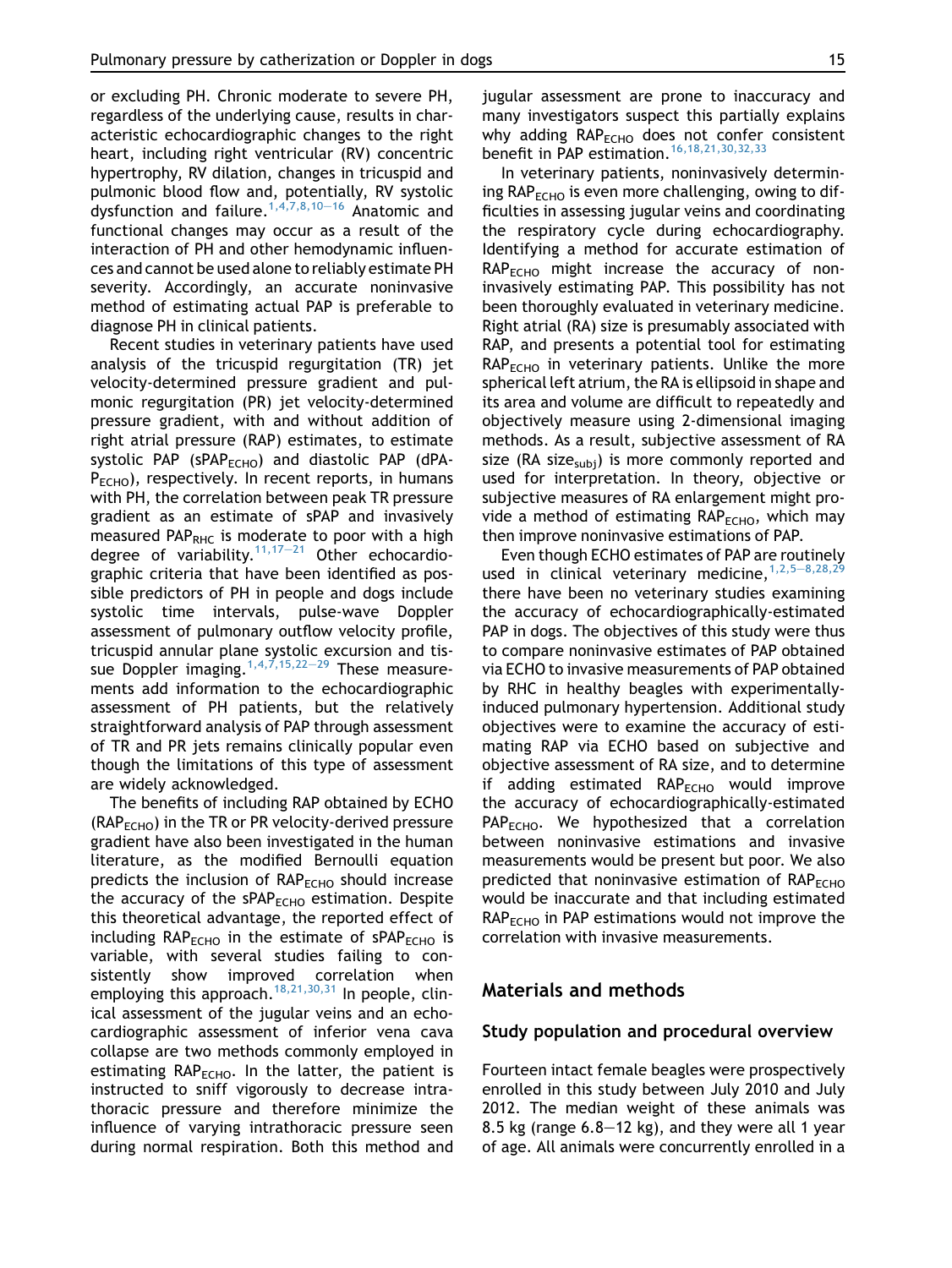<span id="page-3-0"></span>research project aimed at generating an acute embolization (EMB) model of PH, in which multiple polyvinyl alcohol microbead<sup>f</sup> injections into the right atrium were performed under general anesthesia. For additional details, see Bellofiore et al., 2013.<sup>[34](#page-11-0)</sup> After general anesthesia was induced, an initial ECHO was immediately performed. There was a 30 min delay between the initial ECHO and collection of RHC data. Embolization (EMB) was then performed and mean PAP (mPAP<sub>RHC</sub>) intermittently measured by RHC until a target mPAP<sub>RHC</sub> was >30 mmHg (achieved in 7/16 dogs), at which point the next data collection point was reached and RHC and ECHO were again performed. The ECHO measurement following EMB occurred immediately following RHC, once the measurements remained static for a total of 10 min. Accordingly, two data collection points (normotensive at baseline and hypertensive after EMB) were obtained from each anesthetic procedure. For the purposes of this study, RHC data was compared with ECHO data only from the same data collection point (either when PAP pressures were normal at baseline or when they were increased following EMB). This provided comparison of RHC to ECHO across a range of normotensive and hypertensive PAP. Each subject contributed at least two data collection points, one at normal PAP and one at elevated PAP. Some animals underwent multiple EMB procedures on different dates and generated more than two data sets. In summary, the 14 dogs generated 33 pairs of measurements (RHC and ECHO) for analysis.

# General anesthesia

General anesthesia was induced with intravenous propofol (10 mg/kg body weight) after intramuscular premedication (midazolam 0.1 mg/kg and hydromorphone 0.1 mg/kg). Following endotracheal intubation, the dogs were maintained during the procedure on isoflurane gas  $(1-3%)$  with 100% oxygen and were mechanically ventilated at 11 breaths/minute. Lactated Ringer's solution was infused intravenously at a rate of 10 ml/kg/hr. The femoral and external jugular veins were catheterized for access to the right heart, delivery of microbeads<sup>f</sup>, contrast injection for angiography and blood collection. Dogs receiving a single EMB were humanely euthanized after conclusion of data collection. Dogs scheduled to receive multiple EMB were either recovered from anesthesia or humanely euthanized at the end of the last procedure. All of the procedures were approved by the Institutional Animal Care and Use Committee of the University of Wisconsin-Madison.

# Echocardiography

Echocardiography $<sup>g</sup>$  was performed by a board-</sup> certified cardiologist (HBK) on all animals both before and after EMB. Standard right parasternal long axis, right parasternal short axis and left apical views were obtained. $35$  Two-dimensional ECHO was used to evaluate chamber size and function, while color flow and spectral Doppler imaging were performed to assess valve regurgitation. The tricuspid valve was interrogated from multiple views, and continuous wave spectral Doppler imaging was used to measure peak TR velocity-determined pressure gradient for estimated sPAP $_{\text{FCHO}}$ . Care was taken to align the TR jet as parallel to the plane of the ultrasound interrogation beam as possible. The pulmonic valve was similarly assessed and peak and end PR jet velocity-determined pressure gradients were measured for estimation of mPAP $_{\text{ECHO}}$  and  $dPAP<sub>ECHO</sub>$ , respectively. Views of the RA and RV were then optimized from the left-sided apical images for measurement of RA area. RA area was measured at the end of ventricular systole, when the RA was at its maximal size, in three separate ways. First, by tracing the inside border of the RA in this view, with RA area calculated; next by measuring RA height and width and using the standard equation for area of an ellipse  $[\pi*(RA_h/2)*(RA_w/2)]$ ; and finally by using the standard equation for calculating the volume of an ellipse  $[(4/3) \pi * (RA_h/2) * (RA_h/2) * (RA_h/2)]$ .

Subjective assessment of RA size (RA size $_{subj}$ ) was reported using the following scoring system:  $0 = no$ enlargement,  $1 =$  mild enlargement,  $2 =$  moderate enlargement and  $3 =$  severe enlargement, using multiple views from the right and left sides. Right atrial pressure ( $RAP<sub>ECHO</sub>$ ) was estimated subjectively using a method previously described by Kittleson, according to the following criteria:  $RAP<sub>ECHO</sub> = 5$  mmHg if the RA appears normal in size,  $RAP<sub>ECHO</sub> = 10$  mmHg if the RA appears enlarged but there is no evidence of right-sided heart failure present, and  $RAP<sub>ECHO</sub> = 15$  mmHg if the RA appears enlarged and there is evidence of right-sided heart failure present.<sup>[36](#page-11-0)</sup> All measurements were made by a board certified cardiologist (HBK). All measurements were performed in triplicate from three

<sup>f</sup> Contour SE Microspheres, Boston Scientific, Natick, MA, USA.

<sup>&</sup>lt;sup>g</sup> Siemens/Acuson Cypress Plus Ultrasound, ultrasound probe 3-7 MHz, Siemens Medical Solutions, Erlangen D91052, Germany.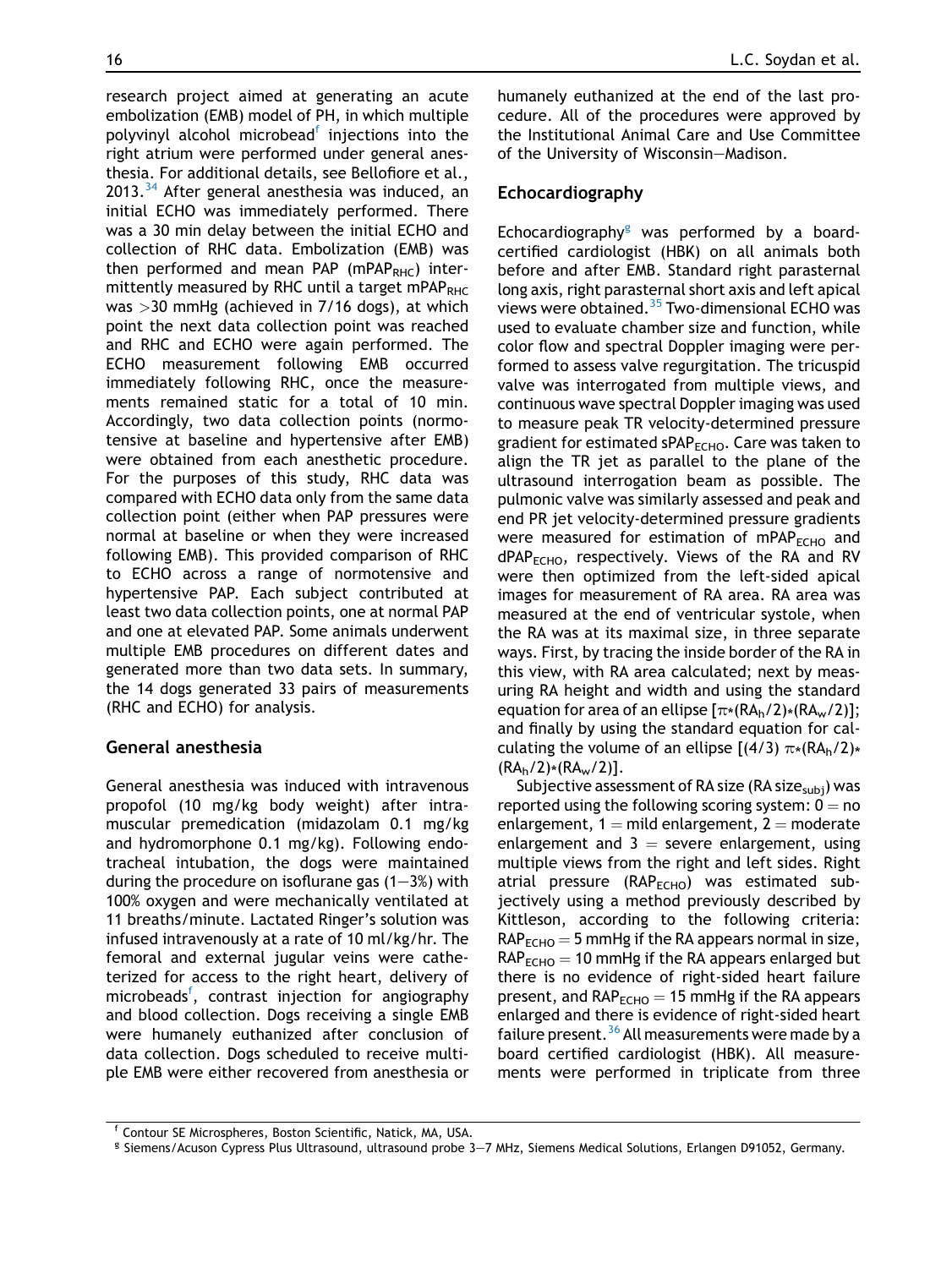consecutive cardiac cycles, if possible, and averaged.

#### Right heart catheterization

All animals underwent RHC using a 7.5 French Swan-Ganz catheter with data collected before and after EMB. A fluid-filled pressure catheter was advanced through a femoral vein to the pulmonary artery. Systolic, diastolic and mean PAP ( $SPAP<sub>RHC</sub>$ ,  $dPAP<sub>RHC</sub>$ , mPAP<sub>RHC</sub>) were obtained; the catheter was then withdrawn into the RA, and  $RAP_{RHC}$ measurements were obtained.

#### Embolization

A large bore catheter was advanced through an external jugular vein to the right atrium, where polyvinyl alcohol microb[e](#page-3-0)ads<sup>e</sup> were repeatedly injected as previously described.<sup>[34](#page-11-0)</sup> Briefly, 2 mL of  $700-900$  µm beads were injected first, followed by one or more injections of 2-5 mL of 150-250  $\mu$ m beads. Mean PAP<sub>RHC</sub> was intermittently measured and injections were continued until a goal mPAP<sub>RHC</sub> of  $>$ 30 mmHg was reached.

## **Statistics**

Right heart catheterization data, ECHO measurements (TR and PR), RA size calculations, RA size $_{subi}$ and  $RAP<sub>ECHO</sub>$  were tested for normality using the D'Agostino and Pearson omnibus test. The majority of the data was non-normally distributed; therefore, non-parametric analyses were used for analysis. ECHO-estimated pressures (sPAP<sub>ECHO</sub>, dPAP<sub>ECHO</sub>,  $mPAP<sub>FCHO</sub>$  were paired with the corresponding invasive RHC measurements and tested for correlation using a Spearman rho coefficient of correlation. If two indices were determined to be significantly correlated ( $p < 0.05$ ), linear regression was used to analyze their relationship. Linear regression equations were determined for all comparisons of invasive measurements and noninvasive estimations and assessed for goodness of fit ( $r^2$ ). Right atrial pressure via ECHO was added to the PAP<sub>ECHO</sub> estimates and these values were again paired with corresponding RHC measurements. Tests for correlation and linear regression were repeated to evaluate whether including RAP<sub>ECHO</sub> impacted the correlation and/or linear regression. Bland-Altman analyses were also performed to assess the overall accuracy and relatedness of ECHO and RHC.

Receiver operating characteristic (ROC) curves were generated for select data sets to investigate the sensitivity and specificity of ECHO as a means of identifying animals with PH, as defined by a  $sPAP_{RHC} > 30$  mmHg, mPAP<sub>RHC</sub>  $> 25$  mmHg or  $dPAP<sub>RHC</sub> > 10$  mmHg. The curves were also used to establish noninvasive cut-off values that can identify PH with maximal possible sensitivity. An additional ROC curve was generated to investigate cutoff values for noninvasive estimates that would predict invasive sPAP<sub>RHC</sub>  $> 60$  mmHg, since this value represents a degree of PH often considered as a clinical indication for medical treatment in veterinary medicine.

The association between various objective estimates of RA size and actual  $RAP<sub>RHC</sub>$  were analyzed using the Spearman rho correlation test. If two indices were determined to be significantly correlated ( $p < 0.05$ ), linear regression was then used to analyze their relationship. Animals were assigned 1 of 3 possible  $RAP<sub>ECHO</sub>$  values (5 mmHg, 10 mmHg or 15 mmHg) based on subjective assessment of atrial size.<sup>[35](#page-11-0)</sup> Since no animals were in right-sided congestive heart failure at the time of assessment, animals were allocated to only 2 of the proposed three  $RAP<sub>ECHO</sub>$  groups (5 mmHg and 10 mmHg). The median values for invasive  $RAP<sub>RHC</sub>$ were compared between these groups using a Mann-Whitney U test ( $p < 0.05$ ). For analysis of RA size<sub>subi</sub>, animals with a score of 2 ( $n = 3$ , moderate RA enlargement) and 3  $(n = 2, \text{ severe RA})$ enlargement) were combined into one group. Median values for  $RAP<sub>RHC</sub>$  were compared among the three RA size<sub>subj</sub> groups (no enlargement, mild enlargement, moderate/severe enlargement) using the Kruskal-Wallis test, followed by a posthoc Dunn's multiple comparisons test ( $p < 0.05$ ).

#### Results

#### Pulmonary arterial pressure estimations

There were 33 data collection points available for analysis. In all cases, TR was of sufficient quality for interrogation. Only 21 of 33 data sets had PR of sufficient quantity and quality to permit interrogation. These 21 data sets were used to estimate  $mPAP<sub>ECHO</sub>$  and dPAP<sub>ECHO</sub>. A summary of invasive and noninvasive values at baseline and post-EMB are presented in [Table 1](#page-5-0).

Estimated sPAP<sub>ECHO</sub>, mPAP<sub>ECHO</sub>, and dPAP<sub>ECHO</sub> were all significantly correlated with invasive measurements of sPAP<sub>RHC</sub>, mPAP<sub>RHC</sub> and dPAP<sub>RHC</sub>, respectively. Invasive dPAP<sub>RHC</sub> was better correlated with end PR velocity-determined pressure gradient than peak PR velocity-determined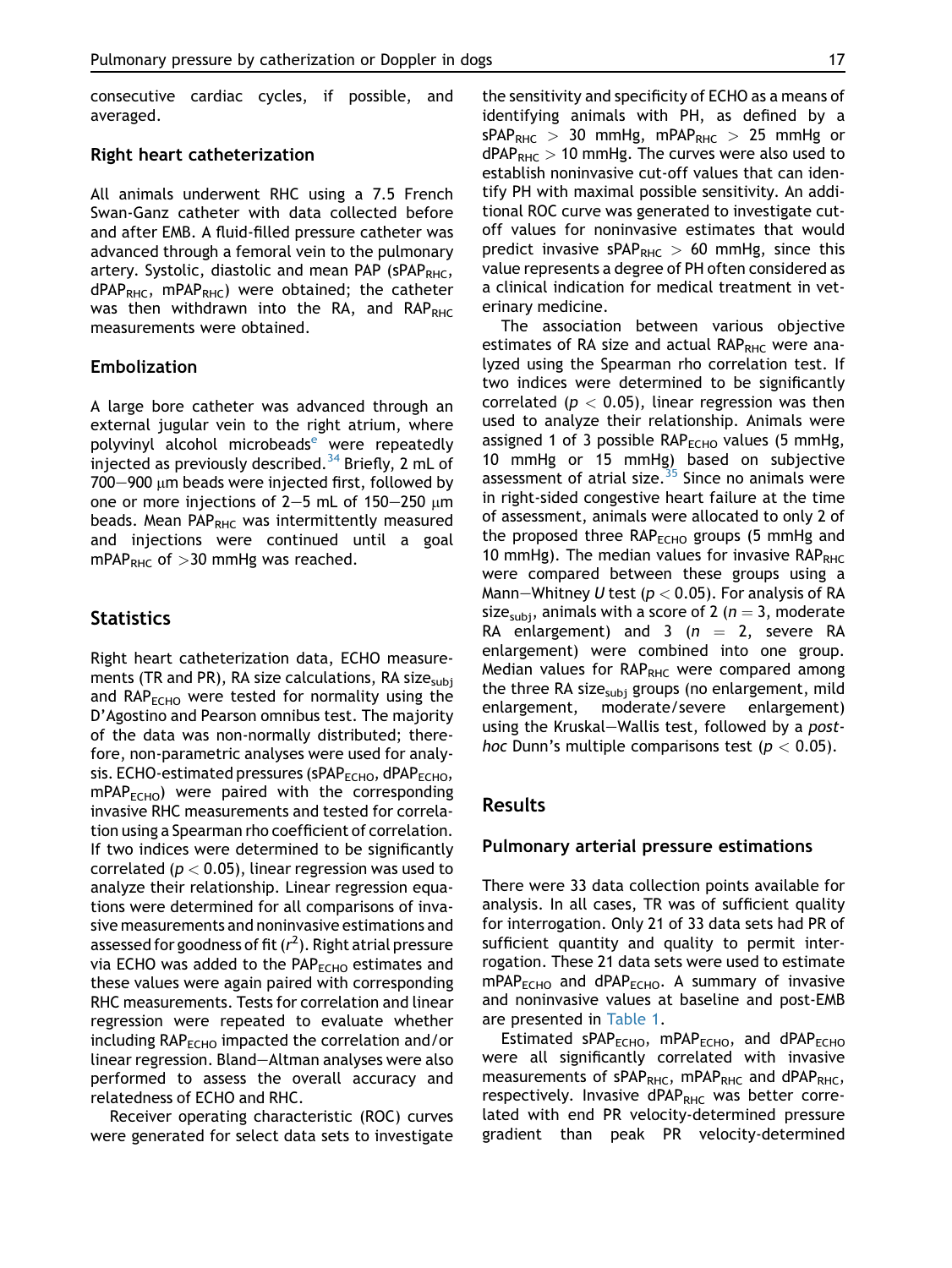|                     | Baseline pressure (mmHg)<br>Median (range); N | Post-embolization pressure (mmHg)<br>Median (range); N |
|---------------------|-----------------------------------------------|--------------------------------------------------------|
| SPAP <sub>RHC</sub> | $17(10-22); 17$                               | 42 $(13 - 77)$ ; 16                                    |
| dPAP <sub>RHC</sub> | $7(0-18); 17$                                 | $24(4-54)$ ; 16                                        |
| mPAP <sub>RHC</sub> | $10(4-20)$ ; 17                               | $30(9-63); 16$                                         |
| RAP <sub>RHC</sub>  | $4(0-5)$ ; 17                                 | $5(1-10); 14$                                          |
| Peak TR             | $11.3(6 - 16.9)$ ; 17                         | $34.1 (5.7 - 75.5); 16$                                |
| Peak PR             | $3.2(1.1 - 8.9); 12$                          | $11.8$ (8.4-18.9); 9                                   |
| End PR              | $1(0.1 - 3.4); 12$                            | $4(1.1-9.9); 9$                                        |

<span id="page-5-0"></span>Table 1 Summary of median and range for invasive measurements and noninvasive estimates of pulmonary artery pressure in 14 dogs at baseline and post-embolization. The number of comparisons (N ) for each measurement is also shown.

 $sPAP_{RHC}$  = systolic pulmonary artery pressure obtained by right heart catheterization; dPAP<sub>RHC</sub> = diastolic pulmonary artery pressure obtained by right heart catheterization; mPAP<sub>RHC</sub> = mean pulmonary artery pressure obtained by right heart catheterization; RAP<sub>RHC</sub> = mean right atrial pressure obtained by right heart catheterization; TR = tricuspid regurgitation gradient;  $PR =$  pulmonic regurgitation gradient.

pressure gradient. When RAP<sub>ECHO</sub> was included, the correlation improved in all cases. A similar improvement in goodness of fit was observed when  $RAP<sub>ECHO</sub>$  was included in the analysis. Summary statistics are outlined in Table 2. Selected data sets are displayed in [Fig. 1.](#page-6-0)

ROC analysis was used to determine optimal noninvasive cut-off values for predicting the presence of PH (sPAP<sub>RHC</sub>  $> 30$  mmHg and  $>60$  mmHg,  $mPAP<sub>RHC</sub> > 25$  mmHg or dPAP<sub>RHC</sub> > 10 mmHg) in these groups. ROC data are summarized in Tables 3a and b.

Bland-Altman analyses were performed for all data sets, and are summarized in [Table 4](#page-7-0) and [Fig. 2.](#page-8-0)

Despite a tendency towards underestimation of PAP $_{\text{ECHO}}$ , at higher pressures, PAP $_{\text{ECHO}}$  overestimation was also present, resulting in 95% limits of agreement for bias that included zero in all cases.

#### Right atrial pressure and size estimations

Mean RAP values ( $RAP<sub>RHC</sub>$ ) were available in 31 of 33 data sets and RAP was objectively estimated using 3 different methods (Table 2) in these dogs.  $RAP<sub>RHC</sub>$  was significant, albeit weakly, correlated with RA size as estimated by the ellipse area method.  $RAP_{RHC}$  was not significantly correlated with the RA tracing method or RA ellipse volume method. Median  $RAP_{RHC}$  (4 mmHg, range:  $0-6$  mmHg) for dogs subjectively classified as  $RAP<sub>ECHO</sub>$  of 5 mmHg was mildly but significantly lower than median  $RAP_{RHC}$  (5 mmHg, range:

|                                                  |  |  | Table 2 Correlation and linear regression equations for invasive measurements and noninvasive estimates of |  |  |
|--------------------------------------------------|--|--|------------------------------------------------------------------------------------------------------------|--|--|
| pulmonary artery pressure and right atrial size. |  |  |                                                                                                            |  |  |

|                                                          | (r)  | Correlation 95% confidence<br>interval | p value    | Linear<br>regression $(r^2)$ | Regression<br>equation |
|----------------------------------------------------------|------|----------------------------------------|------------|------------------------------|------------------------|
| $sPAPRHC$ vs. TR                                         | 0.77 | $0.58 - 0.88$                          | $<$ 0.0001 | 0.61                         | $Y = 9.91 + 0.88x$     |
| $sPAPRHC$ vs. (TR + RAP <sub>ECHO</sub> )                | 0.78 | $0.58 - 0.89$                          | < 0.0001   | 0.66                         | $Y = 5.48 + 0.83x$     |
| $mPAPRHC$ vs. peak PR                                    | 0.68 | $0.35 - 0.87$                          | 0.0006     | 0.59                         | $Y = 7.20 + 1.82x$     |
| mPAP <sub>RHC</sub> vs. (peak PR + RAP <sub>ECHO</sub> ) | 0.69 | $0.36 - 0.87$                          | 0.0005     | 0.64                         | $Y = 1.40 + 1.34x$     |
| $dPAPRHC$ vs. peak PR                                    | 0.70 | $0.37 - 0.87$                          | 0.0004     | 0.57                         | $Y = 3.94 + 1.54x$     |
| $dPAPRHC$ vs. (peak PR + RAP <sub>FCHO</sub> )           | 0.70 | $0.38 - 0.87$                          | 0.0004     | 0.61                         | $Y = -0.86 + 1.15x$    |
| $dPAPRHC$ vs. end PR                                     | 0.75 | $0.45 - 0.89$                          | 0.0001     | 0.48                         | $Y = 7.00 + 2.85x$     |
| $dPAPRHC$ vs. (end PR + RAP <sub>ECHO</sub> )            | 0.79 | $0.54 - 0.92$                          | < 0.0001   | 0.66                         | $Y = -3.95 + 2.00x$    |
| $RAPRHC$ vs. RA area measured                            | 0.31 | $-0.05-0$                              | 0.08       | N/A                          | N/A                    |
| $RAPRHC$ vs. RA area ellipse method                      | 0.38 | $0.01 - 0.65$                          | 0.04       | 0.22                         | $Y = 1.66 + 5.90x$     |
| $RAPRHC$ vs. RA volume ellipse method                    | 0.33 | $-0.03 - 0.62$                         | 0.07       | N/A                          | N/A                    |

 $sPAP_{RHC}$  = systolic pulmonary artery pressure obtained by right heart catheterization; dPAP<sub>RHC</sub> = diastolic pulmonary artery pressure obtained by right heart catheterization; mPAP<sub>RHC</sub> = mean pulmonary artery pressure obtained by right heart catheterization; N/A = not applicable; RAP<sub>ECHO</sub> = right atrial pressure estimated by echocardiogram; RAP<sub>RHC</sub> = mean right atrial pressure obtained by right heart catheterization; TR = peak tricuspid regurgitation gradient; PR = pulmonic regurgitation gradient;  $RA =$  right atrium.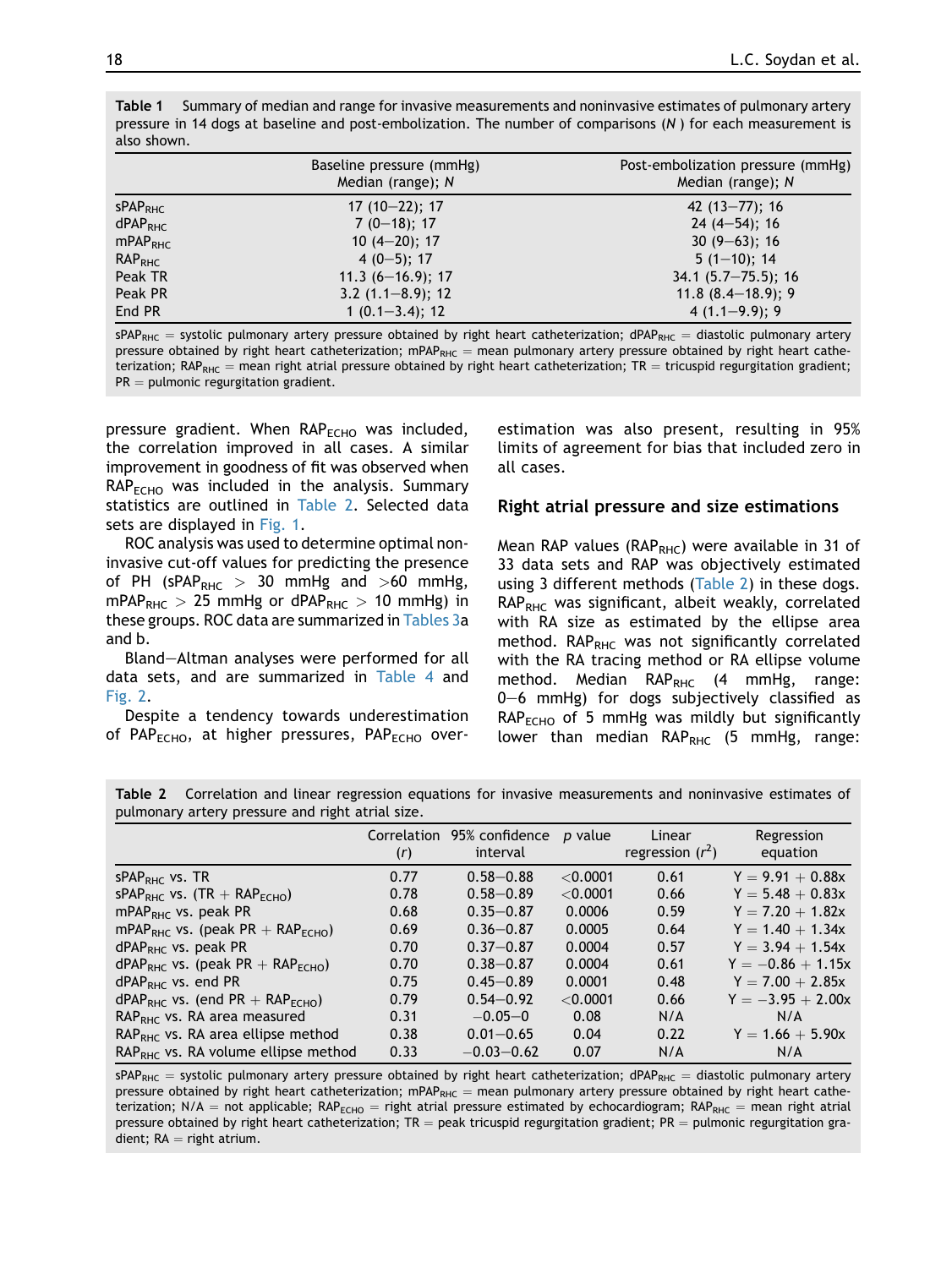<span id="page-6-0"></span>

Figure 1 Noninvasive estimations versus invasive measurements of pulmonary hypertension. Panel A compares systolic pulmonary artery pressure; Panel B compares systolic pulmonary artery pressure plus the addition of estimated right atrial pressure; Panel C compares mean pulmonary artery pressure plus the addition of estimated right atrial pressure; Panel D compares diastolic pulmonary artery pressure plus the addition of estimated right atrial pressure. sPAP<sub>RHC</sub> = systolic pulmonary artery pressure obtained by right heart catheterization; dPAP<sub>RHC</sub> = diastolic pulmonary artery pressure obtained by right heart catheterization; mPAP<sub>RHC</sub> = mean pulmonary artery pressure obtained by right heart catheterization; RAP<sub>ECHO</sub> = right atrial pressure estimated by echocardiogram; TR = peak tricuspid regurgitation gradient;  $PR =$  pulmonic regurgitation gradient.

 $1-10$  mmHg) for dogs subjectively classified as RAP<sub>ECHO</sub> of 10 mmHg ( $p = 0.015$ ). There was a significant difference among the median  $RAP_{RHC}$  in the 3 RA size<sub>subi</sub> groups (normal: 4 mmHg, range: 0-6; mild: 5 mmHg, range:  $4-6$ ; moderate/

severe: 8 mmHg, range:  $1-10$  mmHg) ( $p = 0.037$ ). Post-test analysis failed to detect a significant difference between any 2 specific groups, likely due to the small number of animals in each group.

Table 3a Summarized receiver operating characteristic (ROC) data for the prediction of pulmonary hypertension.

|                                                                        | Cut-off (mmHg) | Se/Sp       | AUC  | 95% CI       |
|------------------------------------------------------------------------|----------------|-------------|------|--------------|
| Peak TR to predict sPAP <sub>RHC</sub> > 30 mmHg                       | 17.35          | 100%/100%   | 1.0  | $1.0 - 1.0$  |
| Peak TR + $RAPECHO$ to predict sPAP <sub>RHC</sub> > 30 mmHg           | 24.85          | 100%/100%   | 1.0  | $1.0 - 1.0$  |
| Peak PR + $RAP_{\text{ECHO}}$ to predict mPAP <sub>RHC</sub> > 25 mmHg | 14.6           | 100%/100%   | 1.0  | $1.0 - 1.0$  |
| End PR + $RAPECHO$ to predict dPAP <sub>RHC</sub> >10 mmHg             | 7.3            | 84.6%/87.5% | 0.92 | $0.81 - 1.0$ |

 $sPAP_{RHC}$  = systolic pulmonary artery pressure obtained by right heart catheterization; dPAP<sub>RHC</sub> = diastolic pulmonary artery pressure obtained by right heart catheterization; mPAP<sub>RHC</sub> = mean pulmonary artery pressure obtained by right heart catheterization;  $RAP_{ECHO}$  = right atrial pressure estimated by echocardiogram; TR = tricuspid regurgitation gradient; PR = pulmonic regurgitation gradient; Se = sensitivity; Sp = specificity; AUC = area under the curve; CI = confidence interval.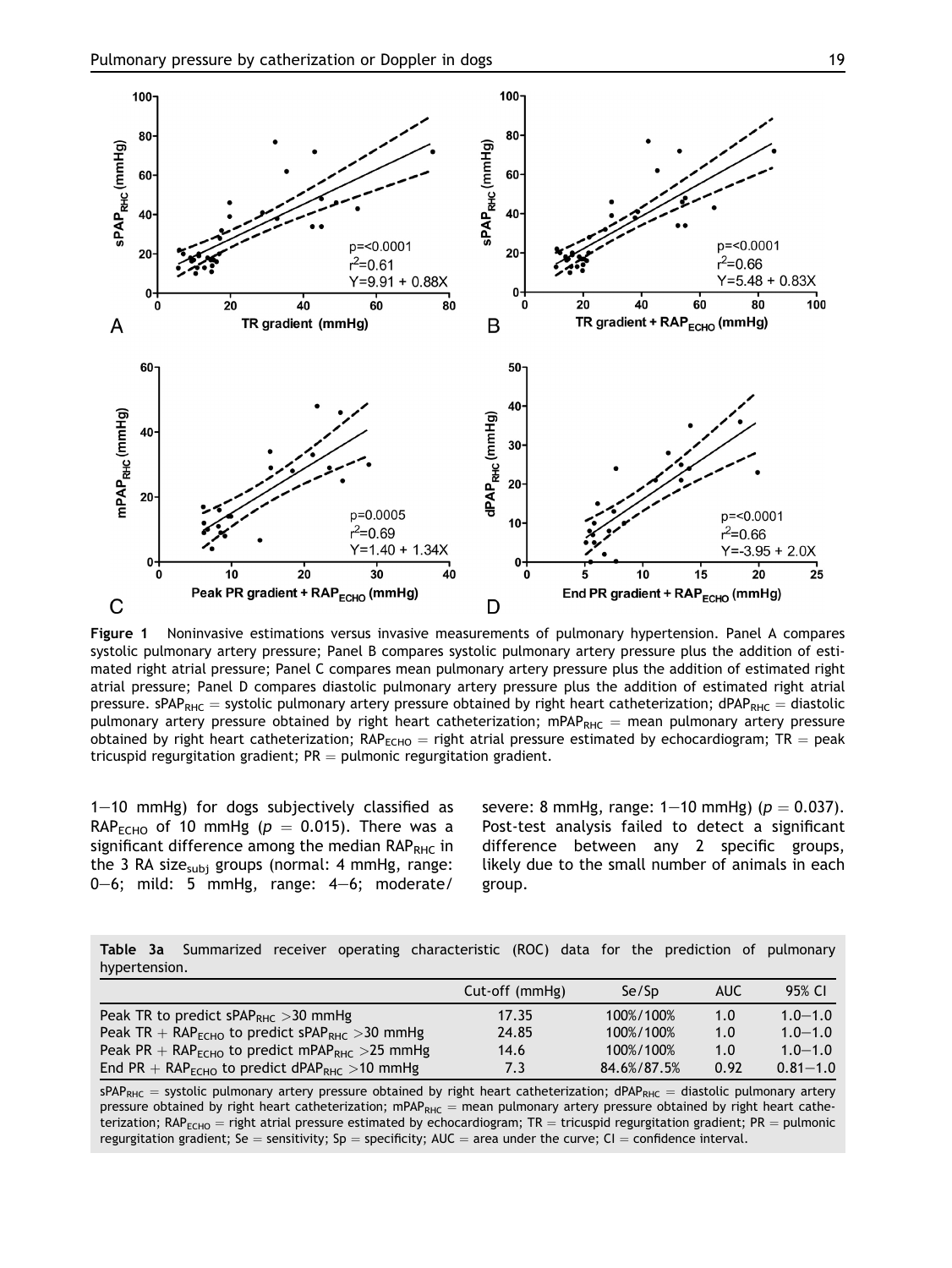| Selected cut-offs to predict sPAP <sub>RHC</sub> $>$ 60 mmHg |                                                                                |            |      |                                  |  |
|--------------------------------------------------------------|--------------------------------------------------------------------------------|------------|------|----------------------------------|--|
|                                                              | Cut-off (mmHg)                                                                 | Se/Sp      | AUC  | 95% CI                           |  |
| Peak TR gradient                                             | 30.55                                                                          | 100%/76.7% | 0.86 | $0.70 - 1.01$                    |  |
| Peak TR gradient $+$ RAP <sub>ECHO</sub>                     | 40.55                                                                          | 100%/80%   | 0.87 | $0.72 - 1.02$                    |  |
| ADAD                                                         | autolic pulmonany arteny processe obtained by right beart cathotorization, DAD |            |      | wisht atwial processes octimated |  |

Table 3b Summarized receiver operating characteristic (ROC) data for the prediction of sPAP<sub>PHC</sub>  $> 60$  mmHg.

 $sPAP_{RHC}$  = systolic pulmonary artery pressure obtained by right heart catheterization;  $RAP_{RHC}$  = right atrial pressure estimated by echocardiogram; TR = tricuspid regurgitation gradient; Se = sensitivity; Sp = specificity; AUC = area under the curve;  $Cl = \text{confidence interval}$ 

# **Discussion**

The findings in this study suggest that despite a statistically significant correlation between noninvasive estimates and invasive measurements of PAP, the relationship between the predicted and actual values is highly variable as evidenced by moderate correlation coefficients with wide confidence intervals. The highest correlation coefficients for prediction of  $PAP<sub>RHC</sub>$  were observed when estimates of  $RAP<sub>ECHO</sub>$  were included; however, the actual difference in correlation was negligible suggesting little additional value in including estimates of  $RAP<sub>ECHO</sub>$  in this study. In evaluating the relationship between peak TR gradient and  $sPAP<sub>RHC</sub>$ , noninvasive estimates of PAP appear to have increased variance when PAP is higher.

Our results are in agreement with many studies in human patients with PH. Several investigators have reported that using peak TR gradients as surrogates for invasive sPAP $_{RHC}$  measurements is prone to inaccuracy, both for the diagnosis of PH and for classifying its severity,  $11,17-21$  $11,17-21$  $11,17-21$  and another study identified no significant correlation between peak or end-diastolic PR gradients and mPAP<sub>RHC</sub> or  $dPAP<sub>RHC</sub>$ , respectively.<sup>[37](#page-11-0)</sup>

Also similar to what has been reported in human patients, we observed both under and overestimation of actual PAP<sub>RHC</sub> in this study, with a tendency towards underestimation when using ECHO. $17,18,21$  Accurate noninvasive estimation requires the presence and identification of a regurgitant jet (TR or PR), proper orientation of the ultrasound beam parallel to the jet, and generation of a flow profile of sufficient quality to permit proper identification of peaks. In the case of PR, identification of an early diastolic peak and end diastolic velocity are both necessary. Improper orientation or incomplete profiles will tend towards underestimation of actual PAP. Additionally, the modified Bernoulli equation applies specifically to blood flowing through a tube with no or negligible frictional losses, traversing across a constant area orifice. Changes in orifice size during the cardiac cycle and the effects of severe regurgitation into large cardiac chambers have been cited as possible causes of underestimation when applying the Bernoulli equation to TR flow.<sup>[18,21](#page-10-0)</sup> Right ventricular systolic dysfunction, a possible component of severe PH, may also reduce TR velocity, leading to underestimation of true sPAP.

Overestimation of  $PAP<sub>RHC</sub>$  was also noted in our study. In the human literature, inaccuracy in estimating RAP by ECHO is well documented and discussed as the most likely source of overestimation, with underestimation of true RAP resulting in overestimation of  $\mathsf{PAP}_{\mathsf{ECHO}}$ . <sup>[16,18,30,32](#page-10-0)</sup> In our dogs, relatively large overestimations (in some

| Table 4<br>Summary of Bland-Altman data analyses.        |             |            |                         |  |  |  |
|----------------------------------------------------------|-------------|------------|-------------------------|--|--|--|
| Group                                                    | <b>Bias</b> | SD of Bias | 95% Limits of agreement |  |  |  |
| $sPAPRHC$ vs. TR                                         | 7.18        | 12.00      | $-16.33 - 30.70$        |  |  |  |
| $SPAP_{RHC}$ vs. (TR + RAP <sub>ECHO</sub> )             | 0.36        | 11.53      | $-22.24 - 22.97$        |  |  |  |
| mPAP <sub>RHC</sub> vs. peak PR                          | 13.23       | 9.39       | $-5.18 - 31.64$         |  |  |  |
| mPAP <sub>RHC</sub> vs. (peak PR + RAP <sub>ECHO</sub> ) | 6.57        | 8.24       | $-9.59 - 22.72$         |  |  |  |
| $dPAPRHC$ vs. peak PR                                    | 7.89        | 7.79       | $-7.38 - 23.16$         |  |  |  |
| $dPAPRHC$ vs. (peak PR + RAP <sub>ECHO</sub> )           | 1.22        | 6.97       | $-12.53 - 14.88$        |  |  |  |
| $dPAPRHC$ vs. end PR                                     | 12.35       | 9.39       | $-6.05 - 30.75$         |  |  |  |
| $dPAPRHC$ vs. (end PR + RAP <sub>ECHO</sub> )            | 5.69        | 7.86       | $-9.72 - 21.09$         |  |  |  |

 $sPAP_{RHC}$  = systolic pulmonary artery pressure obtained by right heart catheterization; dPAP<sub>RHC</sub> = diastolic pulmonary artery pressure obtained by right heart catheterization; mPAP<sub>RHC</sub> = mean pulmonary artery pressure obtained by right heart catheterization;  $RAP_{ECHO}$  = right atrial pressure estimated by echocardiogram; TR = peak tricuspid regurgitation gradient;  $PR =$  pulmonic regurgitation gradient;  $SD =$  standard deviation.

<span id="page-7-0"></span>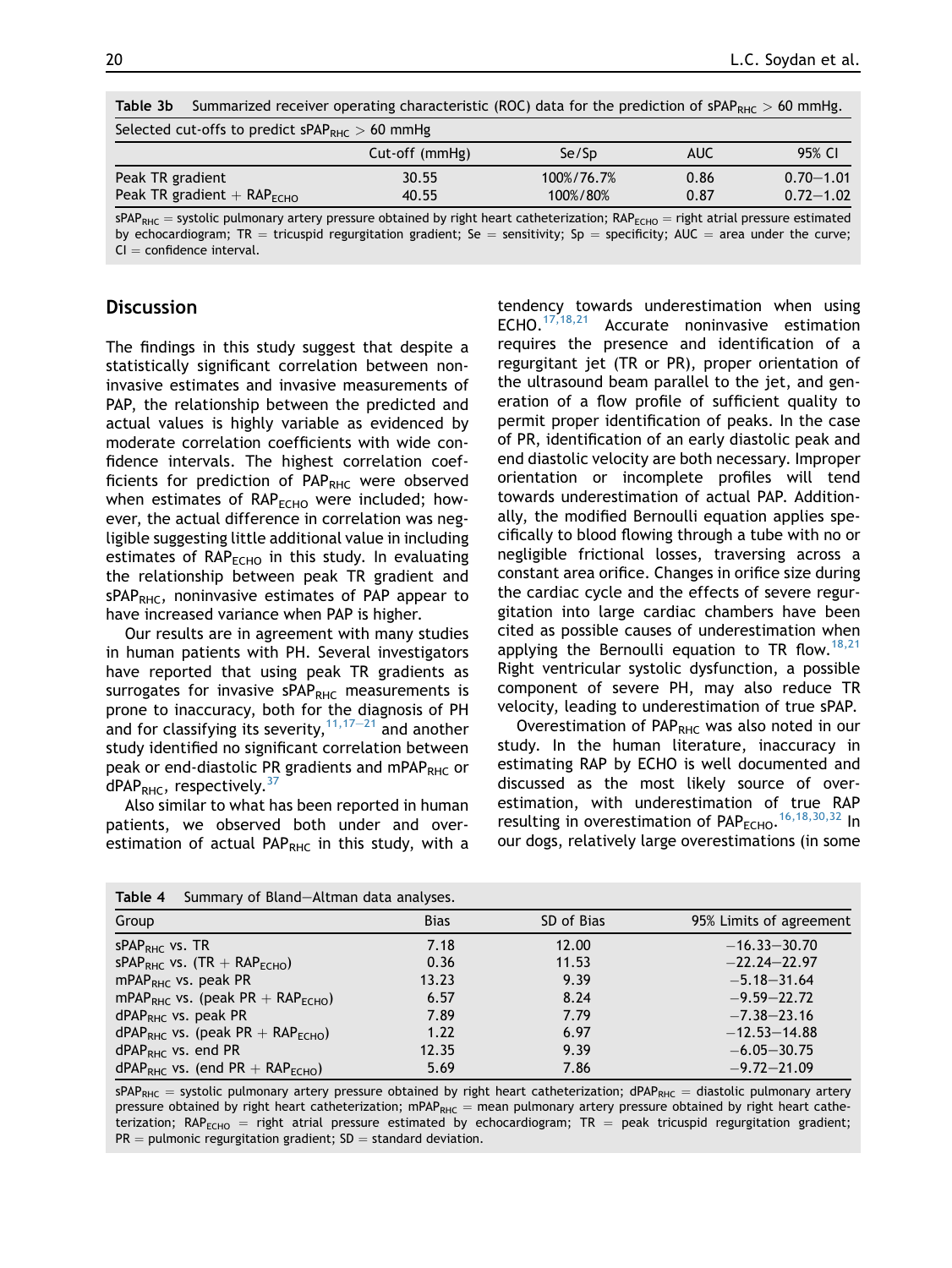<span id="page-8-0"></span>

Figure 2 Selected Bland-Altman analyses. Panel A shows sPAP<sub>RHC</sub> vs. peak TR gradient; Panel B shows sPAP<sub>RHC</sub> vs. peak TR gradient plus RAP<sub>ECHO</sub>; Panel C shows mPAP<sub>RHC</sub> vs. peak PR gradient plus RAP<sub>ECHO</sub>; Panel D shows dPAP<sub>RHC</sub> vs. end PR gradient plus RAP<sub>ECHO</sub>. sPAP<sub>RHC</sub> = systolic pulmonary artery pressure obtained by right heart catheterization;  $dPAP_{RHC} =$  diastolic pulmonary artery pressure obtained by right heart catheterization; mPAP<sub>RHC</sub> = mean pulmonary artery pressure obtained by right heart catheterization;  $RAP_{ECHO} =$  right atrial pressure estimated by echocardiogram;  $TR =$  peak tricuspid regurgitation gradient; PR = pulmonic regurgitation gradient.

cases  $> 15$  mmHg) remained even after RAP<sub>ECHO</sub> was added to the peak TR velocity-determined pressure gradient. In those animals where RAP was invasively measured, the median  $RAP<sub>RHC</sub>$  was 4.0 mmHg (range  $0-10$ ), and minor discrepancies between actual mean  $RAP<sub>RHC</sub>$  and  $RAP<sub>ECHO</sub>$  would not explain the degree of overestimation observed in several subjects. Alternatively, technical errors such as inaccurate identification of peak regurgitant velocity on the spectral trace or the presence of localized regions of accelerated velocity or vortices within a regurgitant jet are potential sources of this error. Although invasive measurements are considered the gold standard for determining PAP $_{RHC}$ , catheter tip location, catheter obstruction, or signal dampening along the length of the extension set could potentially reduce the measured  $PAP_{RHC}$  and predispose to overestimation.

Although ECHO and RHC were performed within 30 min of one another in this study, variation in hemodynamic parameters during the course of general anesthesia could also result in apparent under- or overestimation. Animals commonly develop progressive hypothermia and hypotension during the course of anesthesia. Echocardiography was performed prior to RHC in animals at the first data collection point, when PAP was normal,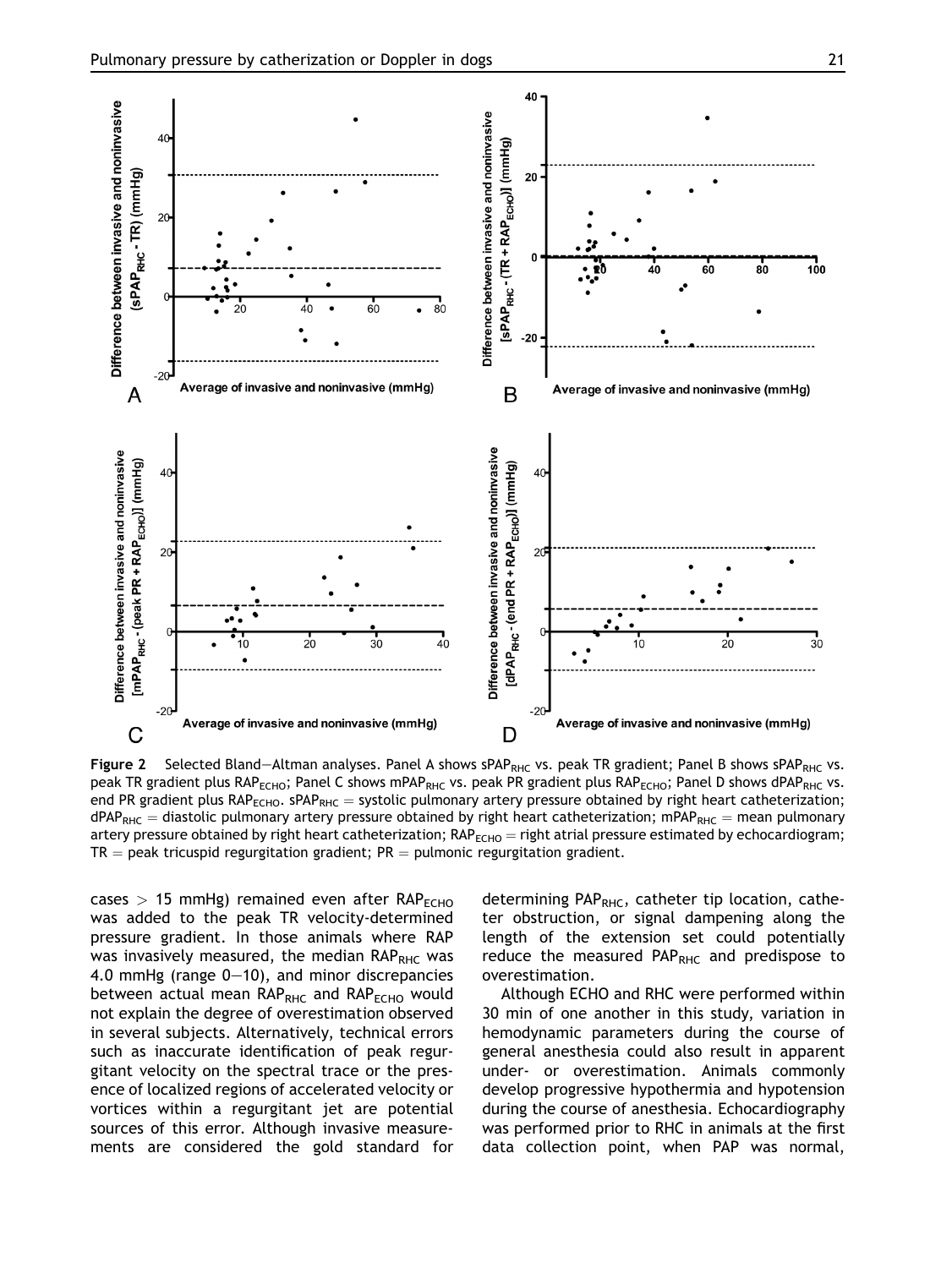potentially resulting in overestimation of noninvasive estimations among this data. After EMB, which generated elevated PAP, RHC was performed prior to ECHO, potentially resulting in underestimation of noninvasive estimations.

If the modified Bernoulli equation is applicable in the estimation of pressure differential across the tricuspid valve in patients with TR, adding  $RAP<sub>ECHO</sub>$  to the TR velocity-derived pressure differential should provide a more accurate prediction of  $sPAP<sub>RHC</sub>$ . Our findings did not support this theoretical improvement. Reports from the human literature are conflicting, with several studies failing to consistently show improved correlation when employing this approach.<sup>[18,21,30,31](#page-10-0)</sup> In this study, no objective method of assessing RA size was highly correlated to  $RAP_{RHC}$ , although there was a significant but weak correlation between RA area, as determined by the ellipse method. Ultimately, RA size<sub>subi</sub> or RAP<sub>ECHO</sub>, the two methods employing subjective assessment of RA size, were significantly associated with  $RAP_{RHC}$ . The discriminatory ability of these predictors may be limited by the small range of RAP (RHC and subjective) seen in this study. This suggests that RA size may be better evaluated subjectively and that RA size increases with increasing mean RAP<sub>RHC</sub>. Although difficulties in accurately estimating  $RAP<sub>ECHO</sub>$  have been cited as a potential source of error impacting non-invasively estimated PAP $_{\text{ECHO}}$ , the difference between  $RAP<sub>ECHO</sub>$  and actual  $RAP<sub>RHC</sub>$  was low in this study, with a median difference of 1 mmHg (range 0-9 mmHg). This difference likely has minimal impact on noninvasive estimations, particularly in the case of  $SPAP<sub>ECHO</sub>$ , where pressures are much higher than those of the right atrium.

An unexpected finding in our study was that a noninvasively estimated sPAP $_{\text{ECHO}}$  > 17.4 mmHg (TR peak velocity  $> 2.1$  m/sec) proved 100% sensitive and 100% specific for identifying animals with an sPAP<sub>RHC</sub>  $> 30$  mmHg, while a noninvasively estimated  $sPAP<sub>ECHO</sub> > 30.6$  mmHg (TR velocity  $> 2.8$  m/sec) proved 100% sensitive and 76.76% specific for identifying animals with an invasive sPAP<sub>RHC</sub>  $> 60$  mmHg (Tables 3a and b). These are much lower cut-off values than are typically used in veterinary medicine to diagnose PH or estimate severity, and are consistent with the tendency for noninvasive estimations to underestimate actual sPAP $_{RHC}$ . These lower than expected cut-off points may suggest that ECHO assessment leads to underdiagnosis of PH or misclassification of the severity of PH in many canine patients, at least in acute PH situations. The clinical significance of this error, if present in the actual canine population affected by more chronic PH, is unknown.

This study had several limitations. First, measurements were not performed simultaneously, so observed differences could be related to temporal variation in PAP. Significant hourly variation in PAP has been shown in awake human patients with  $PH<sup>17</sup>$  $PH<sup>17</sup>$  $PH<sup>17</sup>$  possibly due to variation in total pulmonary resistance associated with severe PH. Although this potential source of error was minimized in our animals by performing measurements within 30 min for the pre-EMB and immediately following RHC measurement stabilization for 10 min for post-EMB, systemic blood pressure was not closely monitored and controlled during the procedure. General anesthetic agents, particularly inhalant gases, are known to reduce systemic and pulmonary pressures. In addition, these animals were receiving 100% inhaled oxygen, which can impact systemic and pulmonary arterial tone and pressure. Although these factors may affect PAP, it is difficult to predict the effect of change of PAP over time on RHC and ECHO at any given time point. Second, measurements were performed on a population of dogs with acutely generated PH, via EMB. This model likely differs from that of chronic PH, where compensatory cardiac remodeling occurs. The impact of chronic versus acute cardiac changes on the predictive value of noninvasive estimates is unknown. Right ventricular systolic failure may play a role in either situation, resulting in a tendency towards underestimation of actual PH based on TR velocity. Right atrial size may not increase with an acute increase in RAP and chronicity may be necessary to increase RA size in the presence of chronic PH. Comparatively, Oyama et al. showed that an acute increase in left atrial pressure, as seen with acute mitral valve insufficiency, was not associated with a significant increase in left atrial size when assessed by ECHO.<sup>[38](#page-11-0)</sup> This limitation of RA size assessment in the acute setting, in addition to the small range of RAP observed after EMB, are clear limitations for the clinical translation of the observed results. Finally, the range of  $PAP<sub>RHC</sub>$  in this acute model of PH was limited, with all PAP  $<$ 77 mmHg. The predictive value of noninvasive measures at higher pressures and in naturally occurring disease remains unknown.

#### Conclusions

The study reported here documented a correlation between ECHO estimates of PAP and RAP and invasively measured values. Our results also confirmed a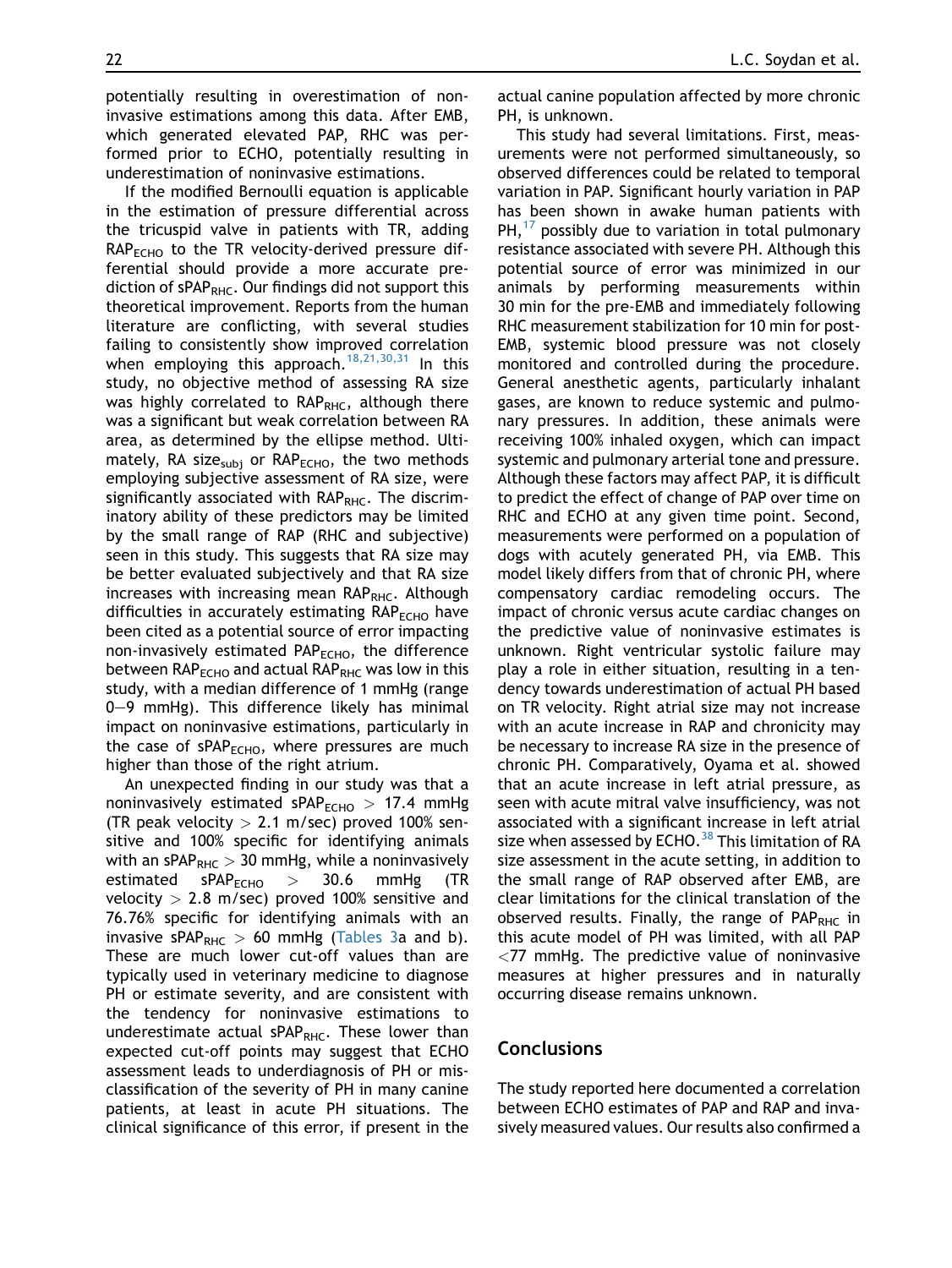<span id="page-10-0"></span>host of previous studies showing inconsistent predictive value of individual noninvasive measurements to predict invasive measurements of PAP and RAP. The results of this study suggest that employing more diagnostic modalities than ECHO alone may add important clinical information to the evaluation of canine patients with PH. Additional studies investigating ECHO measures of RV and pulmonary artery structure and function as indicators of existence and severity of PH are needed.

# Conflict of interest

None.

## Acknowledgments

The authors gratefully acknowledge funding support from NIH R01HL105598 (NCC) American Heart Association (postdoctoral fellowship, MLB) and Department of Radiology (CJF).

# References

- 1. [Kellum HB, Stepien RL. Sildenafil citrate therapy in 22 dogs](http://refhub.elsevier.com/S1760-2734(14)00080-0/sref1) [with pulmonary hypertension. J Vet Intern Med 2007;21:](http://refhub.elsevier.com/S1760-2734(14)00080-0/sref1) [1258](http://refhub.elsevier.com/S1760-2734(14)00080-0/sref1)-[1264](http://refhub.elsevier.com/S1760-2734(14)00080-0/sref1).
- 2. [Bach JF, Rozanski EA, MacGregor J, Betkowski JM, Rush JE.](http://refhub.elsevier.com/S1760-2734(14)00080-0/sref2) [Retrospective evaluation of sildenafil citrate as a therapy](http://refhub.elsevier.com/S1760-2734(14)00080-0/sref2) [for pulmonary hypertension in dogs. J Vet Intern Med 2006;](http://refhub.elsevier.com/S1760-2734(14)00080-0/sref2) [20:1132](http://refhub.elsevier.com/S1760-2734(14)00080-0/sref2)-[1135](http://refhub.elsevier.com/S1760-2734(14)00080-0/sref2).
- 3. [Hirano Y, Kitagawa H, Sasaki Y. Relationship between pul](http://refhub.elsevier.com/S1760-2734(14)00080-0/sref3)[monary arterial pressure and pulmonary thromboembolism](http://refhub.elsevier.com/S1760-2734(14)00080-0/sref3) [associated with dead worms in canine heartworm disease.](http://refhub.elsevier.com/S1760-2734(14)00080-0/sref3) [J Vet Med Sci 1992;54:897](http://refhub.elsevier.com/S1760-2734(14)00080-0/sref3)-[904.](http://refhub.elsevier.com/S1760-2734(14)00080-0/sref3)
- 4. [Kellihan HB, Stepien RL. Pulmonary hypertension in canine](http://refhub.elsevier.com/S1760-2734(14)00080-0/sref4) [degenerative mitral valve disease. J Vet Cardiol 2012;14:](http://refhub.elsevier.com/S1760-2734(14)00080-0/sref4)  $149 - 164.$  $149 - 164.$  $149 - 164.$
- 5. [Chiavegato D, Borgarelli M, D'Agnolo G, Santilli RA. Pul](http://refhub.elsevier.com/S1760-2734(14)00080-0/sref5)[monary hypertension in dogs with mitral regurgitation](http://refhub.elsevier.com/S1760-2734(14)00080-0/sref5) [attributable to myxomatous valve disease. Vet Radiol](http://refhub.elsevier.com/S1760-2734(14)00080-0/sref5) [Ultrasound 2009;50:253](http://refhub.elsevier.com/S1760-2734(14)00080-0/sref5)-[258.](http://refhub.elsevier.com/S1760-2734(14)00080-0/sref5)
- 6. [Serres FJ, Chetboul V, Tissier R, Sampedrano CC, Gouni V,](http://refhub.elsevier.com/S1760-2734(14)00080-0/sref6) [Nicolle AP, Pouchelon JL. Doppler echocardiography](http://refhub.elsevier.com/S1760-2734(14)00080-0/sref6)[derived evidence of pulmonary arterial hypertension in](http://refhub.elsevier.com/S1760-2734(14)00080-0/sref6) [dogs with degenerative mitral valve disease: 86 cases](http://refhub.elsevier.com/S1760-2734(14)00080-0/sref6) [\(2001](http://refhub.elsevier.com/S1760-2734(14)00080-0/sref6)-[2005\). J Am Vet Med Assoc 2006;229:1772](http://refhub.elsevier.com/S1760-2734(14)00080-0/sref6)-[1778.](http://refhub.elsevier.com/S1760-2734(14)00080-0/sref6)
- 7. [Schober KE, Baade H. Doppler echocardiographic prediction](http://refhub.elsevier.com/S1760-2734(14)00080-0/sref7) [of pulmonary hypertension in West Highland white terriers](http://refhub.elsevier.com/S1760-2734(14)00080-0/sref7) [with chronic pulmonary disease. J Vet Intern Med 2006;20:](http://refhub.elsevier.com/S1760-2734(14)00080-0/sref7)  $912 - 920$  $912 - 920$ .
- 8. [Johnson L, Boon J, Orton EC. Clinical characteristics of 53](http://refhub.elsevier.com/S1760-2734(14)00080-0/sref8) [dogs with Doppler-derived evidence of pulmonary hyper](http://refhub.elsevier.com/S1760-2734(14)00080-0/sref8)[tension: 1992](http://refhub.elsevier.com/S1760-2734(14)00080-0/sref8)-[1996. J Vet Intern Med 1999;13:440](http://refhub.elsevier.com/S1760-2734(14)00080-0/sref8)-[447](http://refhub.elsevier.com/S1760-2734(14)00080-0/sref8).
- 9. [Kellihan HB. Pulmonary hypertension in dogs: diagnosis and](http://refhub.elsevier.com/S1760-2734(14)00080-0/sref9) [therapy. Vet Clin North Am Small Anim Pract 2010:1](http://refhub.elsevier.com/S1760-2734(14)00080-0/sref9)-[20](http://refhub.elsevier.com/S1760-2734(14)00080-0/sref9).
- 10. [Rudski LG, Lai WW, Afilalo J, Hua L, Handschumacher MD,](http://refhub.elsevier.com/S1760-2734(14)00080-0/sref10) [Chrandrasekaran K, Solomon SD, Louie EK, Schiller NB.](http://refhub.elsevier.com/S1760-2734(14)00080-0/sref10)

[Guidelines for the echocardiographic assessment of the](http://refhub.elsevier.com/S1760-2734(14)00080-0/sref10) [right heart in adults: a report from the American Society of](http://refhub.elsevier.com/S1760-2734(14)00080-0/sref10) [Echocardiography endorsed by the European Association of](http://refhub.elsevier.com/S1760-2734(14)00080-0/sref10) [Echocardiography, a registered branch of the European](http://refhub.elsevier.com/S1760-2734(14)00080-0/sref10) [Society of Cardiology, and the Canadian Society of Echo](http://refhub.elsevier.com/S1760-2734(14)00080-0/sref10)[cardiography. J Am Soc Echocardiogr 2010;23:685](http://refhub.elsevier.com/S1760-2734(14)00080-0/sref10)-[713](http://refhub.elsevier.com/S1760-2734(14)00080-0/sref10).

- 11. [Janda S, Shahidi N, Gin K, Swiston J. Diagnostic accuracy of](http://refhub.elsevier.com/S1760-2734(14)00080-0/sref11) [echocardiography for pulmonary hypertension: a systematic](http://refhub.elsevier.com/S1760-2734(14)00080-0/sref11) review and meta-analysis. Heart  $2011;97:612-622$  $2011;97:612-622$ .
- 12. Sciomer S, Magrì [D, Badagliacca R. Noninvasive assessment](http://refhub.elsevier.com/S1760-2734(14)00080-0/sref12) [of pulmonary hypertension: Doppler](http://refhub.elsevier.com/S1760-2734(14)00080-0/sref12)-[echocardiography.](http://refhub.elsevier.com/S1760-2734(14)00080-0/sref12) [Pulm Pharmacol Ther 2007;20:135](http://refhub.elsevier.com/S1760-2734(14)00080-0/sref12)-[140](http://refhub.elsevier.com/S1760-2734(14)00080-0/sref12).
- 13. [Posteraro A, Salustri A, Trambaiolo P, Amici E, Gambelli G.](http://refhub.elsevier.com/S1760-2734(14)00080-0/sref13) [Echocardiographic estimation of pulmonary pressures.](http://refhub.elsevier.com/S1760-2734(14)00080-0/sref13) [J Cardiovasc Med 2006;7:545](http://refhub.elsevier.com/S1760-2734(14)00080-0/sref13)-[554](http://refhub.elsevier.com/S1760-2734(14)00080-0/sref13).
- 14. [Vizza CD, Lynch JP, Ochoa LL, Richardson G, Trulock EP.](http://refhub.elsevier.com/S1760-2734(14)00080-0/sref14) [Right and left ventricular dysfunction in patients with](http://refhub.elsevier.com/S1760-2734(14)00080-0/sref14) [severe pulmonary disease. Chest 1998;113:576](http://refhub.elsevier.com/S1760-2734(14)00080-0/sref14)-[583](http://refhub.elsevier.com/S1760-2734(14)00080-0/sref14).
- 15. [Bossone E, Bodini BD, Mazza A, Allegra L. Pulmonary arterial](http://refhub.elsevier.com/S1760-2734(14)00080-0/sref15) [hypertension: the key role of echocardiography. Chest](http://refhub.elsevier.com/S1760-2734(14)00080-0/sref15) [2005;127:1836](http://refhub.elsevier.com/S1760-2734(14)00080-0/sref15)-[1843.](http://refhub.elsevier.com/S1760-2734(14)00080-0/sref15)
- 16. [Forfia P, Roberts J. Diagnosis and assessment of pulmonary](http://refhub.elsevier.com/S1760-2734(14)00080-0/sref16) [vascular disease by Doppler echocardiography. Pulm Circ](http://refhub.elsevier.com/S1760-2734(14)00080-0/sref16) [2011;1:160](http://refhub.elsevier.com/S1760-2734(14)00080-0/sref16).
- 17. [Rich JD, Shah SJ, Swamy RS, Kamp A, Rich S. Inaccuracy of](http://refhub.elsevier.com/S1760-2734(14)00080-0/sref17) [Doppler echocardiographic estimates of pulmonary artery](http://refhub.elsevier.com/S1760-2734(14)00080-0/sref17) [pressures in patients with pulmonary hypertension: impli](http://refhub.elsevier.com/S1760-2734(14)00080-0/sref17)[cations for clinical practice. Chest 2011;139:988](http://refhub.elsevier.com/S1760-2734(14)00080-0/sref17)-[993.](http://refhub.elsevier.com/S1760-2734(14)00080-0/sref17)
- 18. [Fisher MR, Forfia PR, Chamera E, Housten-Harris T,](http://refhub.elsevier.com/S1760-2734(14)00080-0/sref18) [Champion HC, Girgis RE, Corretti MC, Hassoun PM. Accuracy](http://refhub.elsevier.com/S1760-2734(14)00080-0/sref18) [of Doppler echocardiography in the hemodynamic assess](http://refhub.elsevier.com/S1760-2734(14)00080-0/sref18)[ment of pulmonary hypertension. Am J Respir Crit Care Med](http://refhub.elsevier.com/S1760-2734(14)00080-0/sref18) [2009;179:615](http://refhub.elsevier.com/S1760-2734(14)00080-0/sref18)-[621.](http://refhub.elsevier.com/S1760-2734(14)00080-0/sref18)
- 19. [Homma A, Anzueto A, Peters JI, Susanto I, Sako E,](http://refhub.elsevier.com/S1760-2734(14)00080-0/sref19) [Zabalogoitia M, Bryan CL, Levine SM. Pulmonary artery](http://refhub.elsevier.com/S1760-2734(14)00080-0/sref19) [systolic pressures estimated by echocardiogram vs cardiac](http://refhub.elsevier.com/S1760-2734(14)00080-0/sref19) [catheterization in patients awaiting lung transplantation.](http://refhub.elsevier.com/S1760-2734(14)00080-0/sref19) [J Heart Lung Transplant 2001;20:833](http://refhub.elsevier.com/S1760-2734(14)00080-0/sref19)-[839.](http://refhub.elsevier.com/S1760-2734(14)00080-0/sref19)
- 20. [Attaran RR, Ramaraj R, Sorrell VL, Movahed MR. Poor cor](http://refhub.elsevier.com/S1760-2734(14)00080-0/sref20)[relation of estimated pulmonary artery systolic pressure](http://refhub.elsevier.com/S1760-2734(14)00080-0/sref20) [between echocardiography and right heart catheterization](http://refhub.elsevier.com/S1760-2734(14)00080-0/sref20) [in patients awaiting cardiac transplantation: results from](http://refhub.elsevier.com/S1760-2734(14)00080-0/sref20) [the clinical arena. Transplant Proc 2009;41:3827](http://refhub.elsevier.com/S1760-2734(14)00080-0/sref20)-[3830](http://refhub.elsevier.com/S1760-2734(14)00080-0/sref20).
- 21. [Brecker SJ, Gibbs JS, Fox KM, Yacoub MH, Gibson DG.](http://refhub.elsevier.com/S1760-2734(14)00080-0/sref21) [Comparison of Doppler derived haemodynamic variables](http://refhub.elsevier.com/S1760-2734(14)00080-0/sref21) [and simultaneous high fidelity pressure measurements in](http://refhub.elsevier.com/S1760-2734(14)00080-0/sref21) [severe pulmonary hypertension. Br Heart J 1994;72:](http://refhub.elsevier.com/S1760-2734(14)00080-0/sref21) [384](http://refhub.elsevier.com/S1760-2734(14)00080-0/sref21)-[389.](http://refhub.elsevier.com/S1760-2734(14)00080-0/sref21)
- 22. [Uehara Y. An attempt to estimate the pulmonary artery](http://refhub.elsevier.com/S1760-2734(14)00080-0/sref22) [pressure in dogs by means of pulsed Doppler echocardiog](http://refhub.elsevier.com/S1760-2734(14)00080-0/sref22)[raphy. J Vet Med Sci 1993;55:307](http://refhub.elsevier.com/S1760-2734(14)00080-0/sref22)-[312.](http://refhub.elsevier.com/S1760-2734(14)00080-0/sref22)
- 23. [Okamoto M, Miyatake K, Kinoshita N, Sakakibara H,](http://refhub.elsevier.com/S1760-2734(14)00080-0/sref23) [Nimura Y. Analysis of blood flow in pulmonary hypertension](http://refhub.elsevier.com/S1760-2734(14)00080-0/sref23) [with the pulsed Doppler flowmeter combined with cross](http://refhub.elsevier.com/S1760-2734(14)00080-0/sref23) [sectional echocardiography. Br Heart J 1984;51:407](http://refhub.elsevier.com/S1760-2734(14)00080-0/sref23)-[415](http://refhub.elsevier.com/S1760-2734(14)00080-0/sref23).
- 24. [Martin-Duran R, Larman M, Trugeda A, Vazquez De](http://refhub.elsevier.com/S1760-2734(14)00080-0/sref24) [Prada JA, Ruano J, Torres A, Figueroa A, Pajaron A, Nistal F.](http://refhub.elsevier.com/S1760-2734(14)00080-0/sref24) [Comparison of Doppler-determined elevated pulmonary](http://refhub.elsevier.com/S1760-2734(14)00080-0/sref24) [arterial pressure with pressure measured at cardiac cathe](http://refhub.elsevier.com/S1760-2734(14)00080-0/sref24)[terization. Am J Cardiol 1986;57:859](http://refhub.elsevier.com/S1760-2734(14)00080-0/sref24)-[863.](http://refhub.elsevier.com/S1760-2734(14)00080-0/sref24)
- 25. [Hatle L, Angelsen BA, Tromsdal A. Noninvasive estimation of](http://refhub.elsevier.com/S1760-2734(14)00080-0/sref25) [pulmonary artery systolic pressure with Doppler ultrasound.](http://refhub.elsevier.com/S1760-2734(14)00080-0/sref25) Br Heart J 1981:45:157-[165](http://refhub.elsevier.com/S1760-2734(14)00080-0/sref25).
- 26. [Henry GW, Katayama H, Lores ME, Lucas CL, Ferreiro JI.](http://refhub.elsevier.com/S1760-2734(14)00080-0/sref26) [Intraluminal pulsed Doppler evaluation of the pulmonary](http://refhub.elsevier.com/S1760-2734(14)00080-0/sref26) [artery velocity time curve in a canine model of acute pul](http://refhub.elsevier.com/S1760-2734(14)00080-0/sref26)[monary hypertension. Chest 1991;100:474](http://refhub.elsevier.com/S1760-2734(14)00080-0/sref26)-[479](http://refhub.elsevier.com/S1760-2734(14)00080-0/sref26).